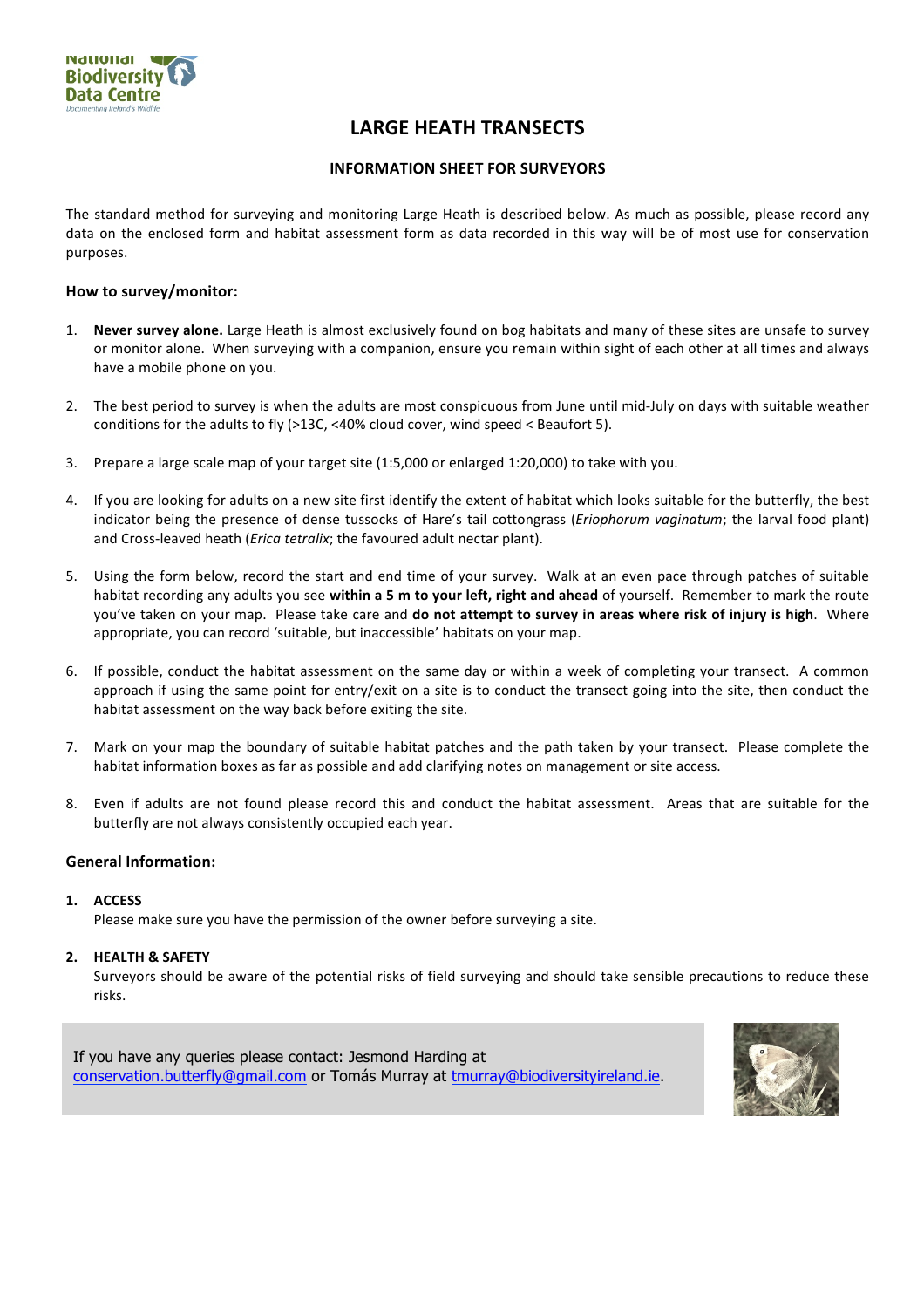### **RECORDING FORM**

### **SITE DETAILS**

| SITE/SUBSITE NAME:                                    |  |
|-------------------------------------------------------|--|
| COUNTY:                                               |  |
| <b>CENTRAL GRID REF.:</b><br>(e.g. S215502)           |  |
| <b>RECORDER NAME &amp;</b><br><b>CONTACT DETAILS:</b> |  |
| SITE OWNER & CONTACT<br><b>FOR ACCESS:</b>            |  |

## **SITE MAP**

Copy/Attach an OS map at 1:10 000 or equivalent showing scale, 1 km gridlines and boundary of suitable and/or occupied habitat marked by thick black line (use a separate sheet if necessary). Please mark the route of your transect.